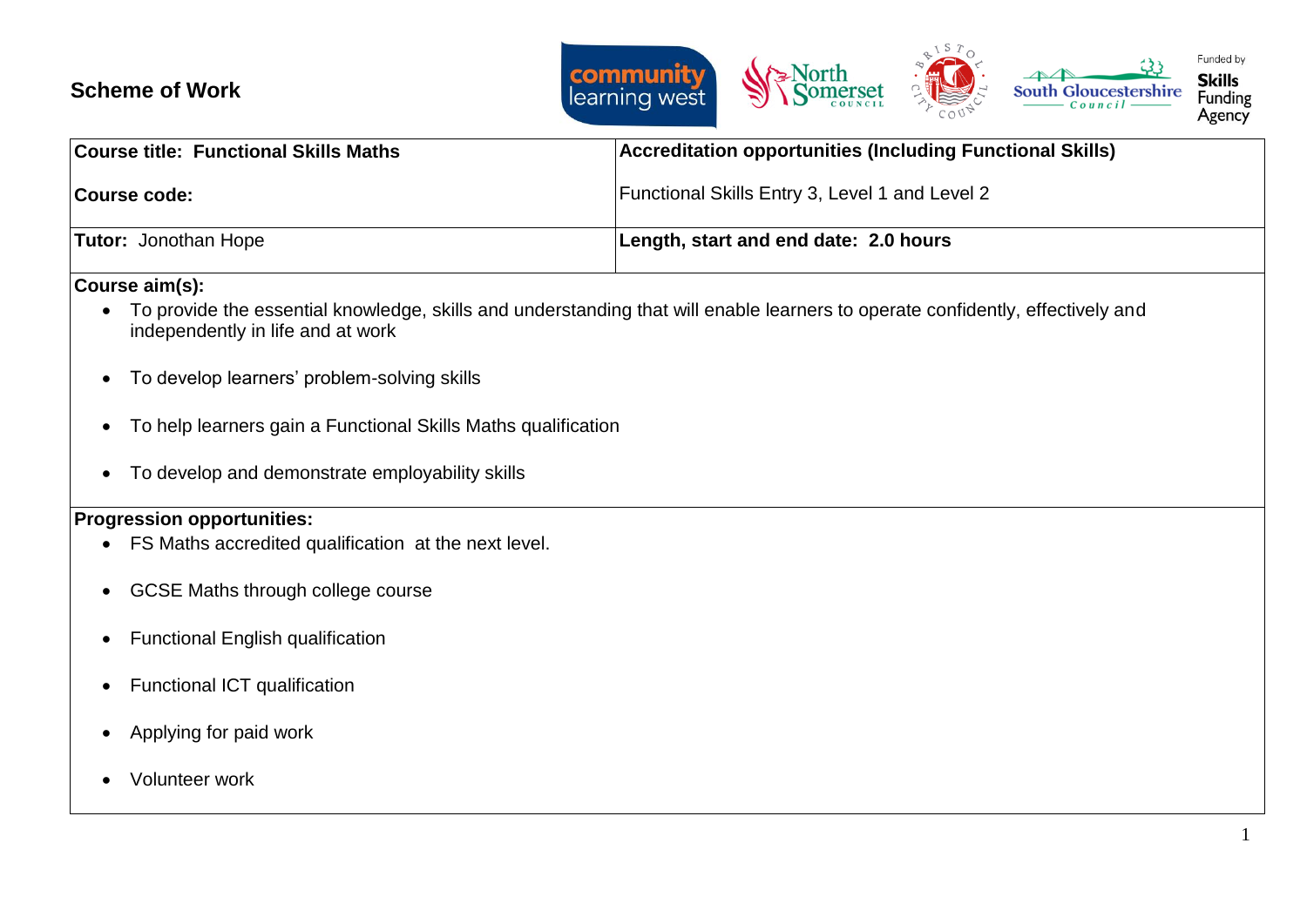| <b>No</b> | Differentiated learning outcomes for Employability Skills |                                                                                                  |         |                                                                                    |                                                                                                 |                                                                                |                                                     |                                                       |  |
|-----------|-----------------------------------------------------------|--------------------------------------------------------------------------------------------------|---------|------------------------------------------------------------------------------------|-------------------------------------------------------------------------------------------------|--------------------------------------------------------------------------------|-----------------------------------------------------|-------------------------------------------------------|--|
|           | <b>Basic</b>                                              | $\geq$                                                                                           | $\, >$  | $\, >$                                                                             | $\geq$                                                                                          | $\, > \,$                                                                      | $\, >$                                              | Advanced                                              |  |
|           | <b>Outcome A</b>                                          |                                                                                                  |         | <b>Outcome B</b>                                                                   |                                                                                                 | <b>Outcome C</b>                                                               |                                                     |                                                       |  |
|           | Applied Academic Skills                                   |                                                                                                  |         |                                                                                    |                                                                                                 |                                                                                |                                                     |                                                       |  |
|           |                                                           |                                                                                                  |         | 1. Uses numbers in real life contexts<br>2. Uses a calculator confidently          |                                                                                                 |                                                                                |                                                     |                                                       |  |
|           |                                                           |                                                                                                  |         | 3. Chooses and uses the correct calculation methods to solve problems/find answers |                                                                                                 |                                                                                |                                                     |                                                       |  |
|           |                                                           | 1. Plan a simple budget for a meal                                                               |         | 1. Plan a weekly family budget                                                     |                                                                                                 |                                                                                | 1. Plan a weekly/monthly personal budget            |                                                       |  |
|           | multiplication and division                               | 2. Use a calculator for addition, subtraction,                                                   |         | percentages, square roots                                                          | 2. Use a calculator for more complex tasks e.g.                                                 |                                                                                | 2. Understands the limitations of a calculator      |                                                       |  |
|           |                                                           | 3. Needs support choosing and using the                                                          |         | 3. Usually chooses and uses the correct                                            |                                                                                                 |                                                                                | 3. Confidently chooses and uses the correct         |                                                       |  |
|           |                                                           | correct calculation methods to solve                                                             |         | calculation methods to solve problems/find                                         |                                                                                                 |                                                                                | calculation methods to solve problems/find          |                                                       |  |
|           | problems/find answers                                     |                                                                                                  | answers |                                                                                    |                                                                                                 | answers                                                                        |                                                     |                                                       |  |
|           |                                                           | Communication Skills                                                                             |         |                                                                                    |                                                                                                 |                                                                                |                                                     |                                                       |  |
|           |                                                           | Needs encouragement to share/discuss ideas or                                                    |         | Usually shares/discusses ideas or feedback with                                    |                                                                                                 |                                                                                | Confidently shares/discusses ideas or feedback with |                                                       |  |
|           | feedback with other learners                              |                                                                                                  |         | other learners                                                                     |                                                                                                 | other learners                                                                 |                                                     |                                                       |  |
|           |                                                           | Use of Procedures and Routines                                                                   |         |                                                                                    |                                                                                                 |                                                                                |                                                     |                                                       |  |
|           | provide evidence in ILP                                   | Needs encouragement to reflects on learning                                                      |         | Usually reflects on learning after every session<br>and provides evidence in ILP   |                                                                                                 | Reflects on learning after every session and provides<br>clear evidence in ILP |                                                     |                                                       |  |
|           | <b>Interpersonal Skills</b>                               |                                                                                                  |         |                                                                                    |                                                                                                 |                                                                                |                                                     |                                                       |  |
|           |                                                           | Usually shows respect for other people's ideas                                                   |         | Shows respect for other people's ideas                                             |                                                                                                 |                                                                                | Always shows respect for other people's ideas       |                                                       |  |
|           | <b>Personal Qualities</b>                                 |                                                                                                  |         |                                                                                    |                                                                                                 |                                                                                |                                                     |                                                       |  |
|           | homework                                                  | Needs encouragement to complete and submits                                                      |         | Usually completes and submits homework                                             |                                                                                                 |                                                                                | Always completes and submits homework               |                                                       |  |
|           | Needs encouragement to participate in class               |                                                                                                  |         | Actively participates in class                                                     |                                                                                                 | Actively participates in class and asks thought<br>provoking questions         |                                                     |                                                       |  |
|           |                                                           | <b>Resource Management</b>                                                                       |         |                                                                                    |                                                                                                 |                                                                                |                                                     |                                                       |  |
|           | will be absent                                            | Needs encouragement to arrive to sessions on<br>time and to let the tutor know when and why they |         |                                                                                    | Usually arrives to sessions on time and lets the<br>tutor know when and why they will be absent |                                                                                | know when and why they will be absent               | Always arrives to sessions on time and lets the tutor |  |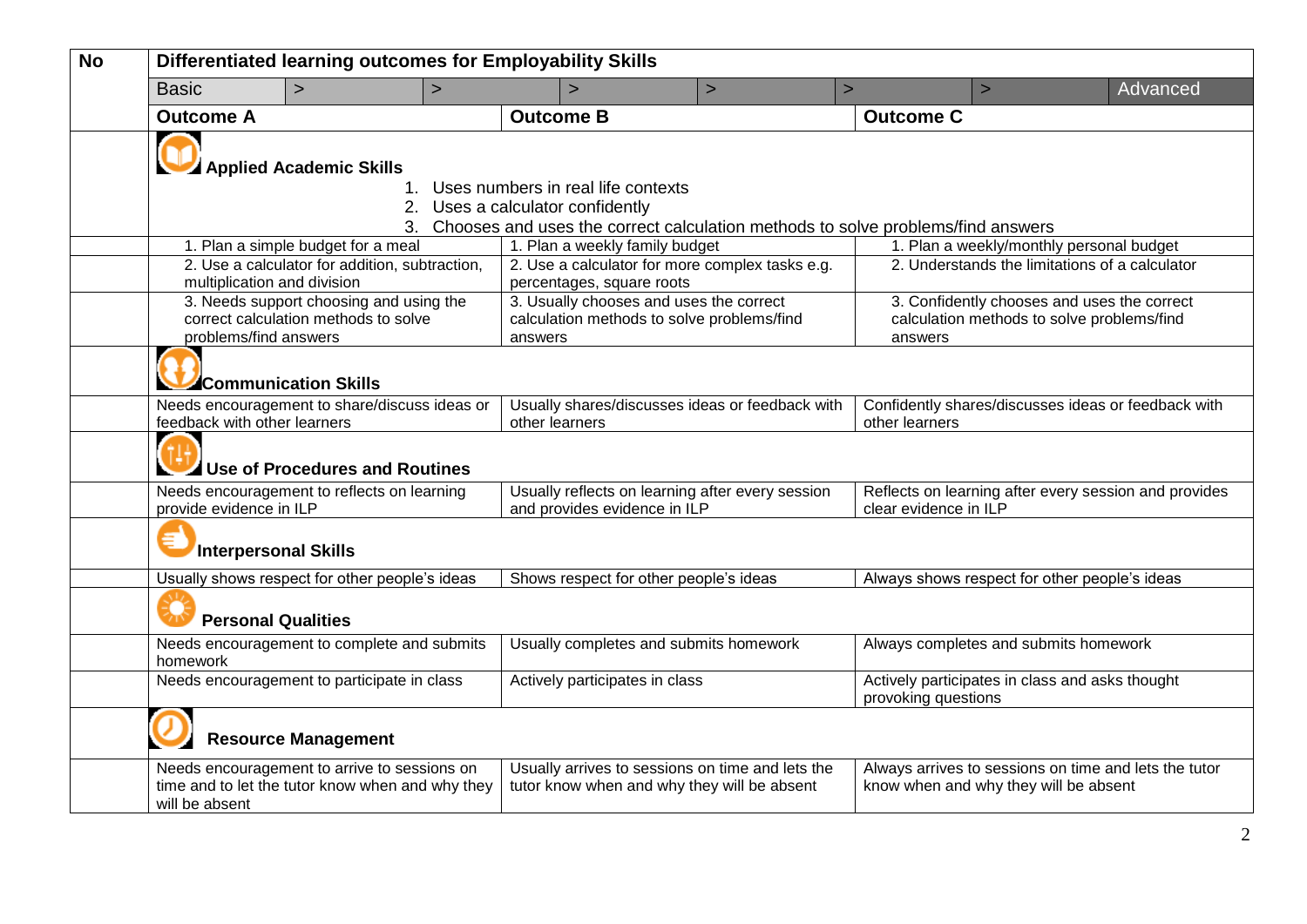|                         | <b>Basic</b>                                                                                                       | $\geq$                                                                                                                                                        | $\geq$ | $\mathbf{r}$                                                                                                                     | $\rightarrow$ | $\geq$           | $\geq$                                                                                                                               | Advanced                              |                                                                                                                                                       |
|-------------------------|--------------------------------------------------------------------------------------------------------------------|---------------------------------------------------------------------------------------------------------------------------------------------------------------|--------|----------------------------------------------------------------------------------------------------------------------------------|---------------|------------------|--------------------------------------------------------------------------------------------------------------------------------------|---------------------------------------|-------------------------------------------------------------------------------------------------------------------------------------------------------|
|                         | <b>Outcome A</b>                                                                                                   |                                                                                                                                                               |        | <b>Outcome B</b>                                                                                                                 |               | <b>Outcome C</b> |                                                                                                                                      |                                       |                                                                                                                                                       |
|                         | Entry 3                                                                                                            |                                                                                                                                                               |        | Level 1                                                                                                                          |               | Level 2          |                                                                                                                                      |                                       |                                                                                                                                                       |
|                         |                                                                                                                    | Meet and greet session                                                                                                                                        |        |                                                                                                                                  |               |                  |                                                                                                                                      |                                       |                                                                                                                                                       |
|                         | Introductions<br>Housekeeping<br>Ice breakers                                                                      | Assessment - All levels                                                                                                                                       |        |                                                                                                                                  |               |                  |                                                                                                                                      |                                       | What have you planned for<br><b>Initial Assessment and does it</b><br>include functional skills?<br>All learners have completed an IA                 |
| 2 & 3                   | <b>Decimals</b>                                                                                                    |                                                                                                                                                               |        |                                                                                                                                  |               |                  |                                                                                                                                      |                                       | which has identified their numeracy<br>levels (Brush Up Maths course). All                                                                            |
|                         |                                                                                                                    | Understand decimals to two<br>decimal places in practical<br>contexts. Understand common<br>measures to one decimal place<br>and money to two decimal places. |        | Add and subtract decimals up to<br>two decimal places. Multiply and<br>divide whole numbers and<br>decimals by 10, 100 and 1000. |               |                  | Add, subtract, multiply and divide<br>answers in the context of<br>measurements and money, give the<br>level of accuracy of results. | decimals up to three places and check | learners will complete a Functional<br>Skills style Maths assessment. This<br>will give an indication of the level<br>they should be working towards. |
| $\overline{\mathbf{4}}$ | <b>Fractions</b>                                                                                                   |                                                                                                                                                               |        |                                                                                                                                  |               |                  |                                                                                                                                      |                                       |                                                                                                                                                       |
|                         | Recognise common fractions in<br>everyday life<br>Read and write common fractions<br>Recognise and use equivalence |                                                                                                                                                               |        | Order and compare common<br>fractions<br>Simplify fractions<br>Find a fraction of a number                                       |               | denominator.     | Know how to change fractions to<br>equivalent fractions with a common                                                                |                                       |                                                                                                                                                       |
| 5                       | <b>Percentages</b>                                                                                                 |                                                                                                                                                               |        |                                                                                                                                  |               |                  |                                                                                                                                      |                                       |                                                                                                                                                       |
|                         | percentages                                                                                                        | To recognise and order                                                                                                                                        |        | To recognise and order<br>percentages. Calculate 10%, 20%,<br>25% 50% and 75%                                                    |               | 75%              | Calculate 10%, 20%, 25% 50% and<br>Convert fractions to percentages                                                                  | To recognise and order percentages.   |                                                                                                                                                       |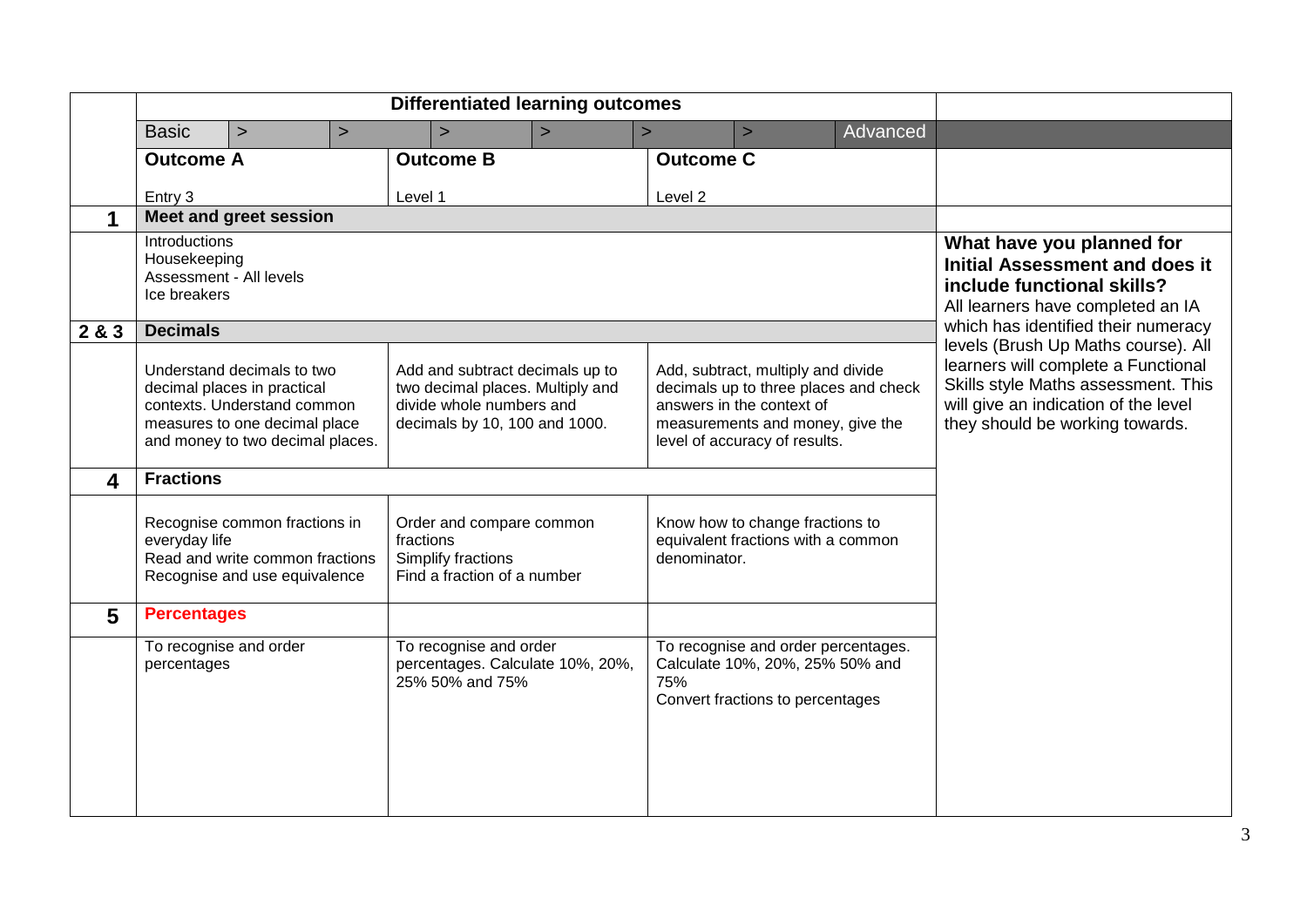| 6         | <b>Ratio and Proportion</b>                                                                                                                                                                                                  |                                                                                                                                                                                                   |                                                                                                                                                                                                                                                                                                                                                                 |
|-----------|------------------------------------------------------------------------------------------------------------------------------------------------------------------------------------------------------------------------------|---------------------------------------------------------------------------------------------------------------------------------------------------------------------------------------------------|-----------------------------------------------------------------------------------------------------------------------------------------------------------------------------------------------------------------------------------------------------------------------------------------------------------------------------------------------------------------|
|           | FM/E3.7 Recognise and describe<br>number patterns<br>Identify multiples of 2, 5 and 10 in a<br>number square. Recognise number<br>patterns, Recognise odd and even<br>numbers up to 1000                                     | <b>FM/L1.5</b><br>Understand simple ratio as the<br>number of parts, for example three<br>parts to one part. Understand<br>direct proportion as the same rate<br>of increase or decrease          | FM/L2.<br>Understand how to work out the<br>number of parts in a given ratio, and<br>the value of 1 part.                                                                                                                                                                                                                                                       |
| 7&8       | <b>Metric Measures</b>                                                                                                                                                                                                       |                                                                                                                                                                                                   |                                                                                                                                                                                                                                                                                                                                                                 |
|           | FM/E3.5 Read, estimate,<br>measure and compare length,<br>weight and capacity. Read scales<br>to the nearest labelled and<br>unlabelled division on measuring<br>instruments. How many cm in m,<br>how many cl in I etc      | FM/L1.8 Convert units of measure<br>in the same system                                                                                                                                            | FM/L2.8 Use, convert and calculate<br>using metric and, where appropriate,<br>imperial measures.<br>converting money                                                                                                                                                                                                                                            |
| 9 &<br>10 | Common measures: time, temperature and money                                                                                                                                                                                 |                                                                                                                                                                                                   |                                                                                                                                                                                                                                                                                                                                                                 |
|           | FM/E3.5 Understand, estimate<br>and measure temperature<br>FM/E3.8 Complete simple<br>calculations involving money.<br>Understand money to two decimal<br>places. Understand the decimal<br>point separates pounds and pence | FM/L1.7 Solve problems requiring<br>calculation, with common<br>measures including time and<br>temperature<br>FM/L1.7 Solve problems requiring<br>calculation, with common<br>measures, eg. money | FM/L2.1 Understand the meaning of<br>negative numbers in a practical<br>context, for example temperature<br>below zero, loss in trading.<br>FM/L2.2 Add, subtract, multiply and<br>divide decimals up to three places and<br>check answers in the context of<br>measurements and money. Give the<br>level of accuracy of results, for<br>example nearest pound. |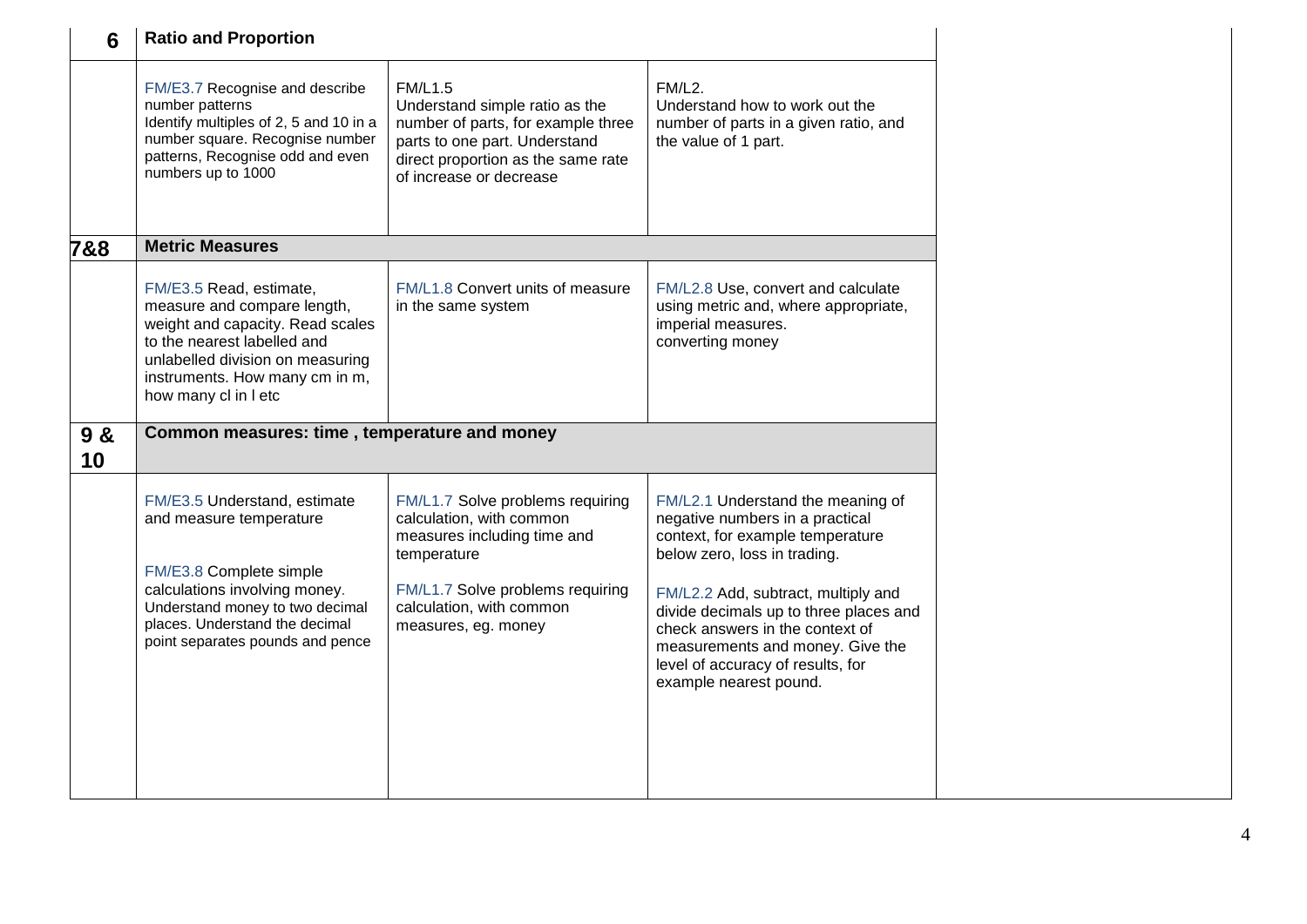| 11 | <b>Formulae</b>                                                                                                                                                                          |                                                                                                                                                                                                          |                                                                                                                                                                                                                                                                  |
|----|------------------------------------------------------------------------------------------------------------------------------------------------------------------------------------------|----------------------------------------------------------------------------------------------------------------------------------------------------------------------------------------------------------|------------------------------------------------------------------------------------------------------------------------------------------------------------------------------------------------------------------------------------------------------------------|
|    | FM/E3.2 Solve practical problems<br>involving multiplication and<br>division by $2, 3, 4, 5$ and $10$                                                                                    | FM/L1.6 Use simple formulae<br>expressed in words for one- or two-<br>step operations                                                                                                                    | FM/L2.5 Understand and use simple<br>formulae and equations involving one-<br>or two-step operations                                                                                                                                                             |
| 12 | <b>Perimeter, Area and Volume</b>                                                                                                                                                        |                                                                                                                                                                                                          |                                                                                                                                                                                                                                                                  |
|    | FM/E3.9 Recognise shapes and<br>their properties<br>Identify the perimeter of simple<br>shapes, e.g. rectangles, triangles.<br>Know that the perimeter is<br>measured in units of length | <b>FM/L1.9</b><br>Work out areas and perimeters in<br>practical situations<br>Know that the perimeter is the<br>boundary of a shape and is<br>measured in units of length.                               | <b>FM/L2.7</b><br>Find area, perimeter and volume of<br>common shapes<br>Recognise the symbol for pi, and know<br>its approximate value<br>Know how to make substitutions in a<br>formula and work out the result<br>Work out dimensions from scale<br>drawings. |
| 13 | <b>Shape and Space</b>                                                                                                                                                                   |                                                                                                                                                                                                          |                                                                                                                                                                                                                                                                  |
|    | FM/E3.9 Recognise and name<br>simple 2D and 3D shapes and<br>their properties                                                                                                            | FM/L1.10 Construct geometric<br>diagrams, models and shapes                                                                                                                                              | FM/L2.6 Recognise and use 2D<br>representations of 3D objects                                                                                                                                                                                                    |
| 14 | <b>Graphs and Charts</b>                                                                                                                                                                 |                                                                                                                                                                                                          |                                                                                                                                                                                                                                                                  |
|    | FM/E3.11 Extract, use and<br>compare information from lists,<br>tables, simple charts/graphs.                                                                                            | FM/L1.11 Extract and interpret<br>information from tables, diagrams,<br>charts and graphs<br>FM/L1.12 Collect and record<br>discrete data and organise and<br>represent information in different<br>ways | FM/L2.10 Use and interpret statistical<br>measures, tables and diagrams, for<br>discrete and continuous data, using<br>information and communication<br>technology (ICT) where appropriate.                                                                      |
| 15 | <b>Mean median mode range</b>                                                                                                                                                            |                                                                                                                                                                                                          |                                                                                                                                                                                                                                                                  |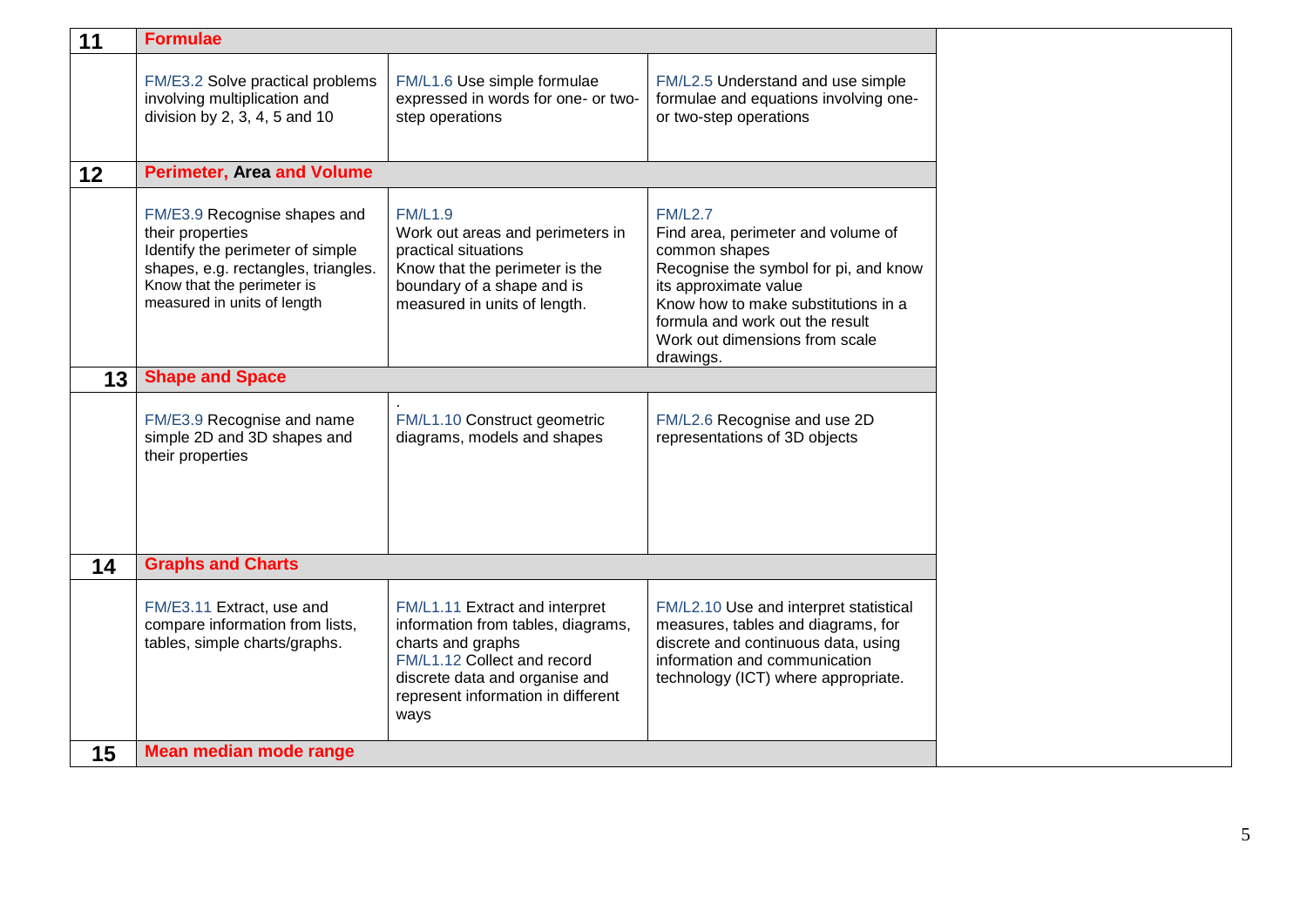|    | <b>FM/E3.2</b><br>Solve practical problems involving<br>division by 2, 3, 4,5 and 10    | FM/L1.13 Find mean and range                                | FM/L2.11 Use statistical methods to<br>investigate situations      |  |
|----|-----------------------------------------------------------------------------------------|-------------------------------------------------------------|--------------------------------------------------------------------|--|
| 16 | <b>Probability</b>                                                                      |                                                             |                                                                    |  |
|    | <b>FM/E3.6</b><br>Understand decimals to two<br>decimal places in practical<br>contexts | FM/L1.14 Use data to assess the<br>likelihood of an outcome | FM/L2.12 Use probability to assess the<br>likelihood of an outcome |  |
| 17 | <b>Revision</b>                                                                         |                                                             |                                                                    |  |
|    | E <sub>3</sub>                                                                          | L1                                                          | L2                                                                 |  |
|    |                                                                                         |                                                             |                                                                    |  |
| 18 | <b>Mock Exam</b>                                                                        |                                                             |                                                                    |  |
|    | E <sub>3</sub><br>OCR FS E3 Maths paper no 1                                            | L1<br>OCR FS L1 Maths paper no 4                            | L2<br>OCR FS L2 Maths paper no 3                                   |  |
| 19 | <b>Revision topics and exam papers</b>                                                  |                                                             |                                                                    |  |
|    | E3                                                                                      | L1                                                          | L2                                                                 |  |
| 20 | <b>EXAM OCR ASSESSMENTS</b>                                                             |                                                             |                                                                    |  |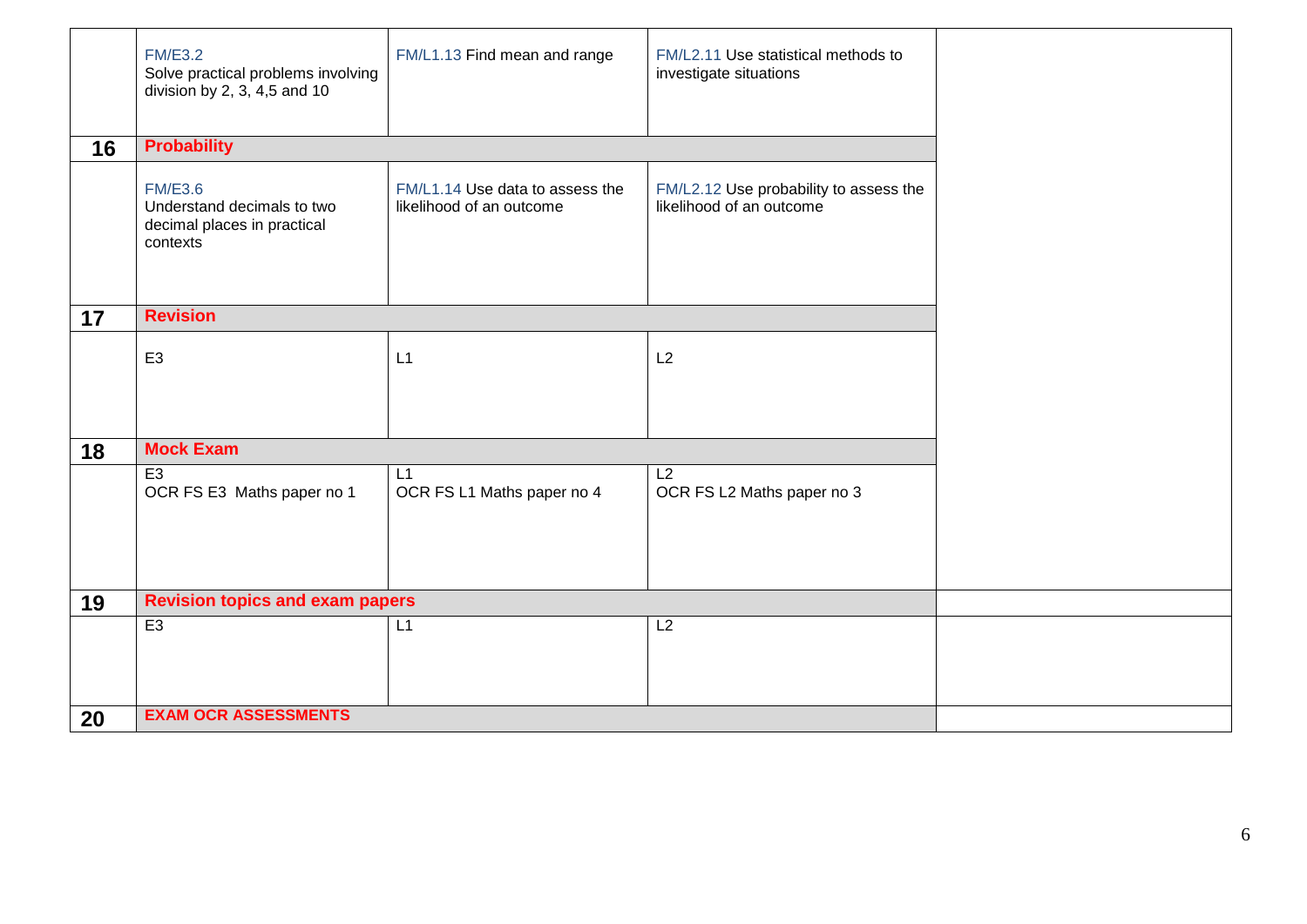|    | E <sub>3</sub>                       | - | L2 |  |
|----|--------------------------------------|---|----|--|
|    |                                      |   |    |  |
|    |                                      |   |    |  |
|    |                                      |   |    |  |
|    |                                      |   |    |  |
|    | <b>Final Session</b>                 |   |    |  |
| 21 |                                      |   |    |  |
|    | <b>IAG</b>                           |   |    |  |
|    | <b>ILP</b>                           |   |    |  |
|    | Evaluations                          |   |    |  |
|    | <b>Employability Self Assessment</b> |   |    |  |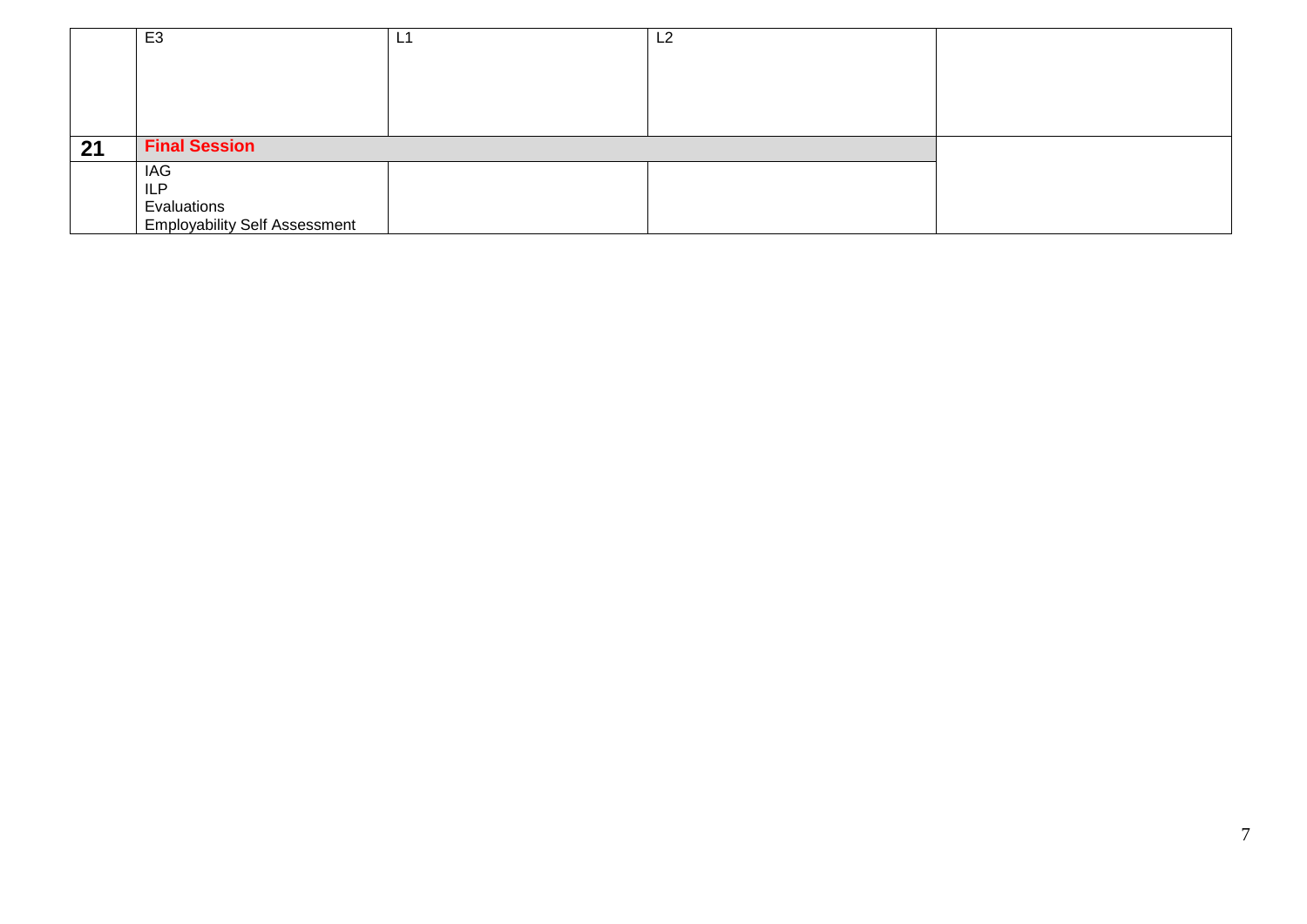| <b>Date</b>        | LO<br>no         | Notes - including teaching methods / learner activities and resources,<br>opportunities for functional Skills development                                                                                                                                                                                                                                                                                                                                                                         | Assessment /<br>learning checks                                                                                                  | <b>Resources</b>                                                                            |
|--------------------|------------------|---------------------------------------------------------------------------------------------------------------------------------------------------------------------------------------------------------------------------------------------------------------------------------------------------------------------------------------------------------------------------------------------------------------------------------------------------------------------------------------------------|----------------------------------------------------------------------------------------------------------------------------------|---------------------------------------------------------------------------------------------|
| Meet<br>&<br>Greet | 1                | Introductions,<br>Induction, overview of learner handbook<br>Enrolment and start ILPs,<br>Ground rules, H&S,<br>Enrolments<br><b>Employability Self-Assessment forms</b><br>Functional Skills Assessment - Whole numbers and FDP                                                                                                                                                                                                                                                                  |                                                                                                                                  | Learner Handbook<br><b>Employability Self-</b><br>Assessment forms<br><b>FS Assessments</b> |
|                    | $\boldsymbol{2}$ | Ratio and Proportion<br>Find quantities in a given ratio L1<br>Use direct proportion to increase or decrease quantities. L1<br>Use simple scale to estimate distance on a road map. L1<br>Write a ratio in its simplest terms L2<br>Work out dimensions from scale drawings L2                                                                                                                                                                                                                    | Feedback on IAs<br><b>Group Activity</b><br>Feedback/Discussion<br>Q&A<br>Observation of skills<br>Worksheets<br><b>Homework</b> |                                                                                             |
|                    | 3<br>&<br>4      | Length, Weight and Capacity<br>Estimate, measure and compare length, weight and capacity E3<br>Read and use scales E3<br>Convert and calculate with metric units of length, weight and capacity L1<br>Use mileage charts.L1<br>Estimate, measure and compare length, weight and capacity using metric and imperial units L2<br>Use conversion factors and conversion tables L2                                                                                                                    | <b>Group Activity</b><br>Feedback/Discussion<br>Q&A<br>Observation of skills<br>Worksheets<br><b>Homework</b>                    |                                                                                             |
|                    | 5                | Time and Temperature<br>Read, measure and record time in common date formats and in the 12 & 24-hour clock E3<br>Solve problems involving time, including reading timetables L1<br>Measure temperature L1<br>Calculate, measure and record time in different formats L2                                                                                                                                                                                                                           | <b>Group Activity</b><br>Feedback/Discussion<br>Q&A<br>Observation of skills<br>Worksheets<br><b>Homework</b>                    |                                                                                             |
|                    | 6                | Calculating with money<br>Add, subtract, (E3) multiply, divide sums of money L1 and L2 Plan a budget<br>Round sums of money to the nearest pound and 10p and nearest 1p L1 and L2<br>Understand place value of whole numbers and decimals up to two decimal places but recognise that<br>money is written either as a whole number or to two decimal places, e.g. £5 or £5.00, but not £5.0 E3<br>Know that, for column addition and subtraction, decimals should be aligned by the decimal point | <b>Group Activity</b><br>Feedback/Discussion<br>Q&A<br>Observation<br>Worksheets H/W                                             |                                                                                             |
|                    | $\overline{7}$   | Using formulae<br>Find and use formulae expressed in wordsL1<br>Apply the BIDMAS rule to evaluate an expression L2<br>Use formulae expressed in symbols L2<br>Use simple equations L2                                                                                                                                                                                                                                                                                                             | <b>Group Activity</b><br>Feedback/Discussion<br>Q&A<br>Observation<br>Worksheets<br><b>HW</b>                                    | 8                                                                                           |